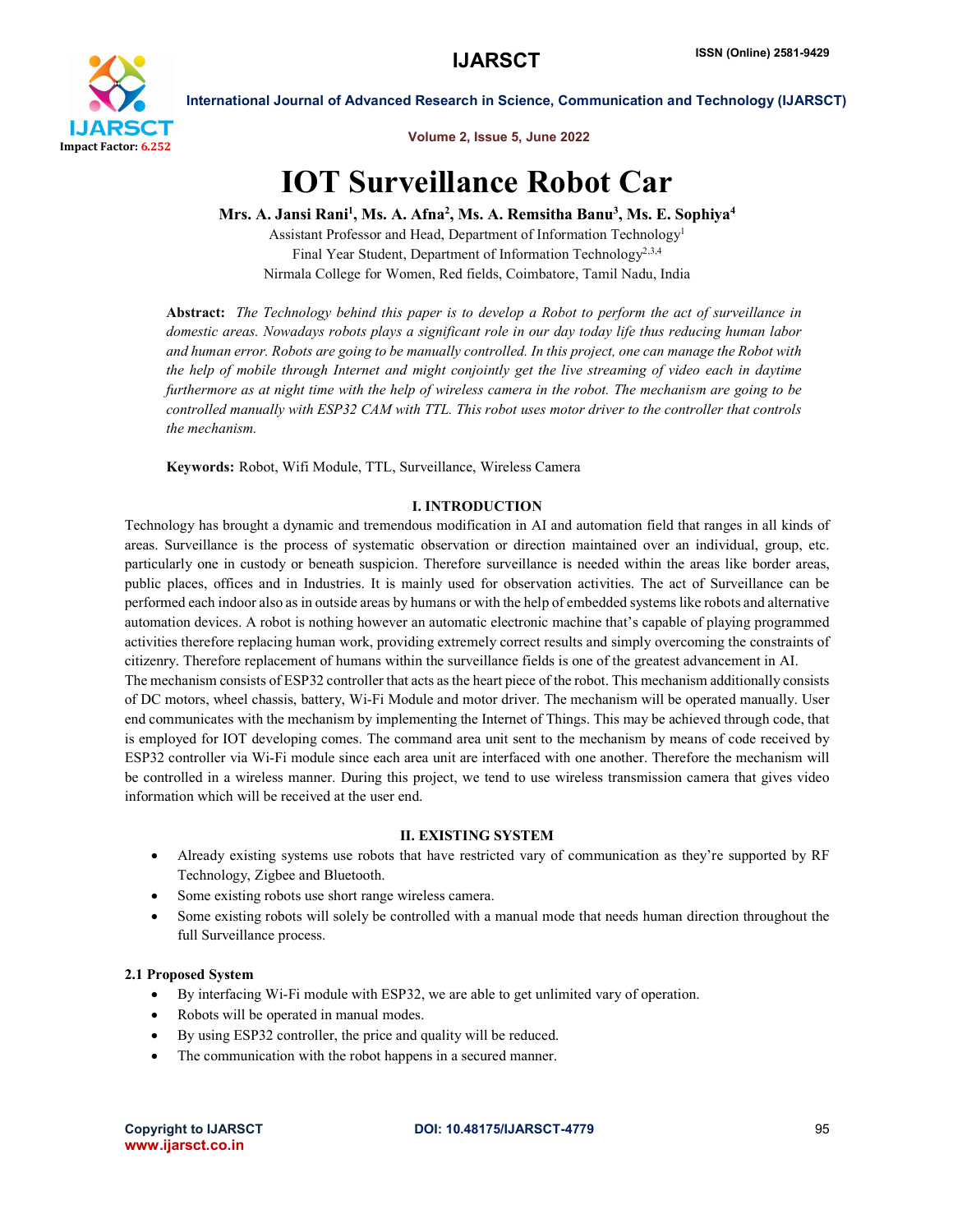

### Volume 2, Issue 5, June 2022

### 2.2 Objectives and Goals

- Receive and transmit information from recondite remote place.
- Receive directions and information via Wi-Fi from Android mobile phone.
- Move the robot with received info.
- Appropriate to integrate with different electrical devices.

### III. LITERATURE REVIEW

Many definitions of the Internet of Things exist, however at the foremost fundamental level it will be delineated as a network of devices interacting with each other via machine to machine (M2M) communications, facultative assortment and exchange of information [3], [4]. This technology permits automation inside an oversized range of industries, in addition as permitting the gathering of massive knowledge. Hailed because the driver of the Fourth technological revolution [5], Internet of Things technology has already found business use in areas like sensible parking [6], preciseness agriculture [7], and water usage management [8]. Extensive research has additionally been conducted into the utilization of IOT for developing intelligent systems in areas together with tie up step-down [9], structural health monitoring [10], crash-avoiding cars [11], and sensible grids [12]. While the same fields seem immensely completely different to tending, the research conducted inside them verifies the credibility of Associate in Nursing IOT-based healthcare system. Existing systems in alternative fields have established that remote monitoring of objects, with knowledge assortment and news square measure possible.The robot is controlled by smart phone and hardware.This kind of robot is helpfull in any spying reason field like military and police further it can be used for security of assests [13]. This can thus be expanded and tailored for watching the health of individuals and reporting it to relevant parties like caretakers, doctors, emergency services, and tending centers. We've got applied IOT in AI. That mechanism is also applied in healthcare too in addition as remote sensing.

### IV. HARDWARE USED

- ESP32-CAM: ESP32-CAM could be a affordable ESP32-based development board with onboard camera, little in size. It's a perfect answer for IOT application, prototypes constructions and DIY comes. The board integrates WLAN, traditional Bluetooth and low power BLE, with two high- performance 32-bit LX6 CPUs.
- FTDI: The FTDI (Future Technology Device International) adapter could be a device that allows connecting a USB port to a microcontroller. These are common devices, and it's a minimum of one around in workshop as many micro controllers need them. FTDI needn't to be hooked up for good to the automaton, it's simply required to program the ESP32CAM.
- MOTOR DRIVER: There area unit (at least) 2 motorized wheels, and people motors can want a Motor driver or "H-Bridge" interface to provide ample power and current at the Proper polarity. TB6612FNG H-Bridge controller is employed. In contrast to the favored L298N H-Bridge, the TB6612FNG uses MOSFETs to permit for larger current handling and less temperature reduction. The TB6612FNG is additionally a lot of economical, providing Virtually no free fall as opposition the one.4-volts you lose once mistreatment associate degree L298N. These modules area unit cheap and out there at several physical science Vendors.
- ROBOTIC CHASIS: The robotic car frame has rechargeable battery as power supply, wheels, ball castor etc.

### V. SOFTWARE USED

### 5.1 ARDUINO IDE

Arduino Integrated Development setting – or Arduino package (IDE) – Contains a text editor for writing code, a message space, a text console, a toolbar with buttons for common functions and a series of menus. It connects to the Arduino and Genuino hardware to transfer programs and communicate with them.

### 5.2 SYSTEM DESIGN

Copyright to IJARSCT **DOI: 10.48175/IJARSCT-4779** 96 The system consists of 2 major sections – one is that the user section and alternative is the golem section. Therein the user section will possess portable computer or mobile for communicating with the golem finish. Therefore by employing a portable computer or a mobile the user section is a conveyable one compared to those who uses a typical stationary

www.ijarsct.co.in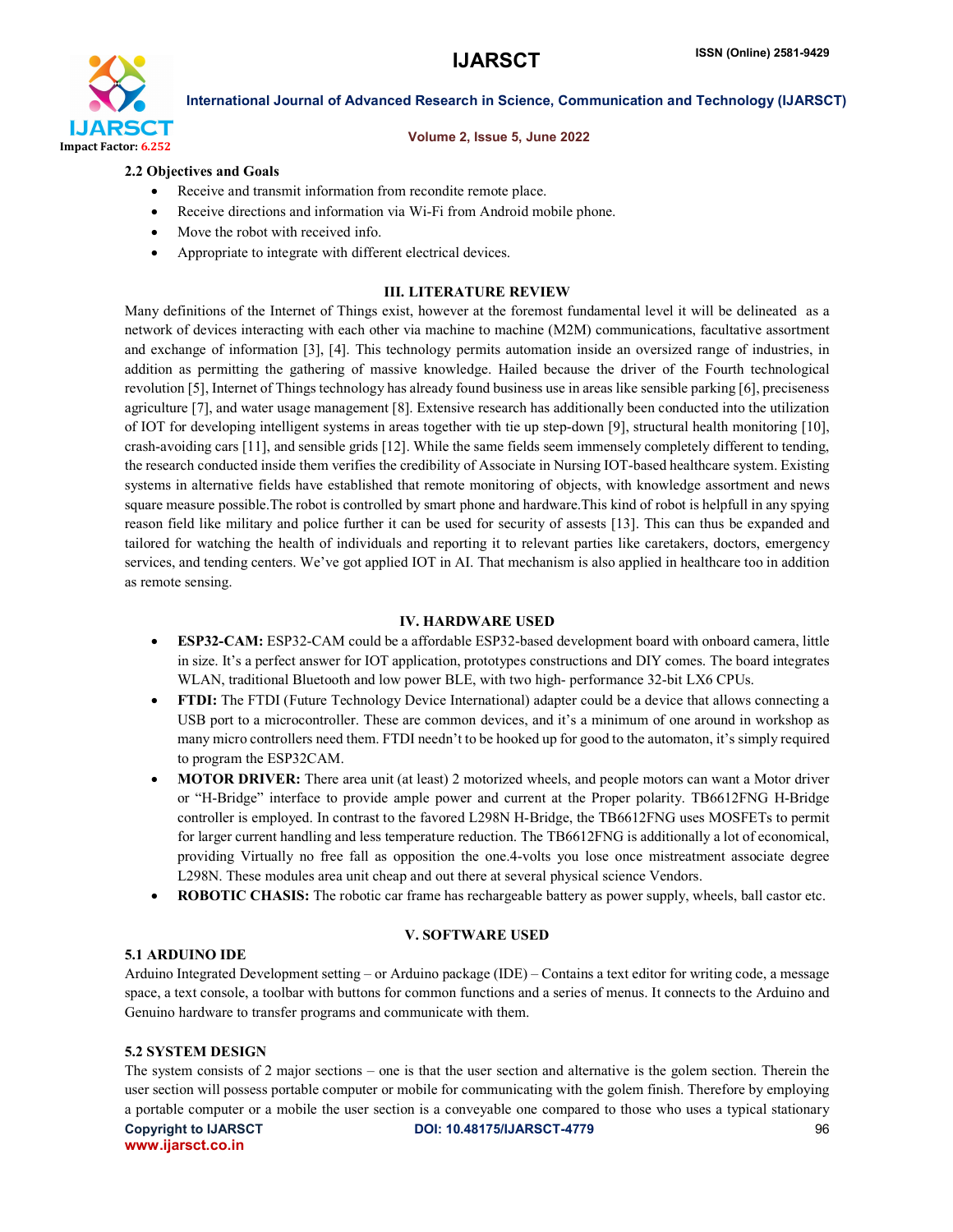

### Volume 2, Issue 5, June 2022

computer system. The communication is performed with WLAN technology, but that comes at the value of restricted vary. Therefore so as to implement the concept of increasing the vary we are able to go connecting the user section with the web which is that the main thought of Internet of things at the golem finish, we tend to square measure mistreatment Associate in Nursing ESP32 controller placed on the body or the chassis of the golem, that is that the integral a part of the robotic vehicle. Below the chassis, the wheels square measure connected with DC motors that square measure of thirty rate every. Every motor needs 12v provide, provided by means that of Associate in Nursing external battery supply. The motors square measure interfaced with through motor driver motor driver they're used for amplification purpose. The controller is coded with IDE code so as to work the golem in acceptable directions. This is the manual mode operation related to it.

### VI. CIRCUIT CONNECTION

### FTDI with ESP32 CAM

The robot automatically hooks up by connecting the FTDI adapter to the ESP32CAM module . This adapter to load the code that you simply produce for the automotive into the ESP32CAM. The wiring is incredibly easy, basically all we tend to do is connecting the transmit and receive pins on the ESP32 to the receive and transmit pins on the FTDI adapter (i.e. ESP32CAM transmit connects to FTDI receive, and vice versa). The FTDI adapter, rather than exploitation the golem automotive power offer. You might want to try and do this throughout programming, particularly if you engineered the ESP32CAM module to be removable as I did. It permits you to avoid connecting the golem automotive power offer and FTDI adapter offer directly together.

PGM – to place the ESP32CAM module into programming mode it's necessary to tie GPIO pin zero to ground. This jumper accomplishes this. It must be inserted throughout programming, and removed throughout traditional operation. Make sure that you simply set your FTDI adapter for three.3-volt logic, this is often sometimes accomplished either with a jumper or solder-pad.



### MOTOR CONTROLLER WITH ESP32 CAM

The TB6612FNG motor management has all of its control inputs on one facet of the module, and every one of the facility and motor connections on the opposite facet. This will modify the wiring task. Both PWMA and PWMB inputs are connected along and driven by a single GPIO output, on pin GPIO pin twelve. This attach saves one GPIO pin, at the expense of constructing it not possible to regulate the motor speeds severally. The arrangement of the motor outputs, they "mirror" one another, the motor control inputs on the opposite facet of the module also are "mirrored "in a similar fashion.

### MOTOR CONTROLLER WITH DC MOTORS WITH SUPPLY

The pair of 18650 LiPo cells in the supply, each cell provides an output of 3.7-volts for a total of 7.4-volts. The 7.4-volts are used to power the motors driver directly. It supplies 5-volts for the ESP32CAM. Although the ESP32CAM is Actually

## www.ijarsct.co.in

### Copyright to IJARSCT **DOI: 10.48175/IJARSCT-4779** 97